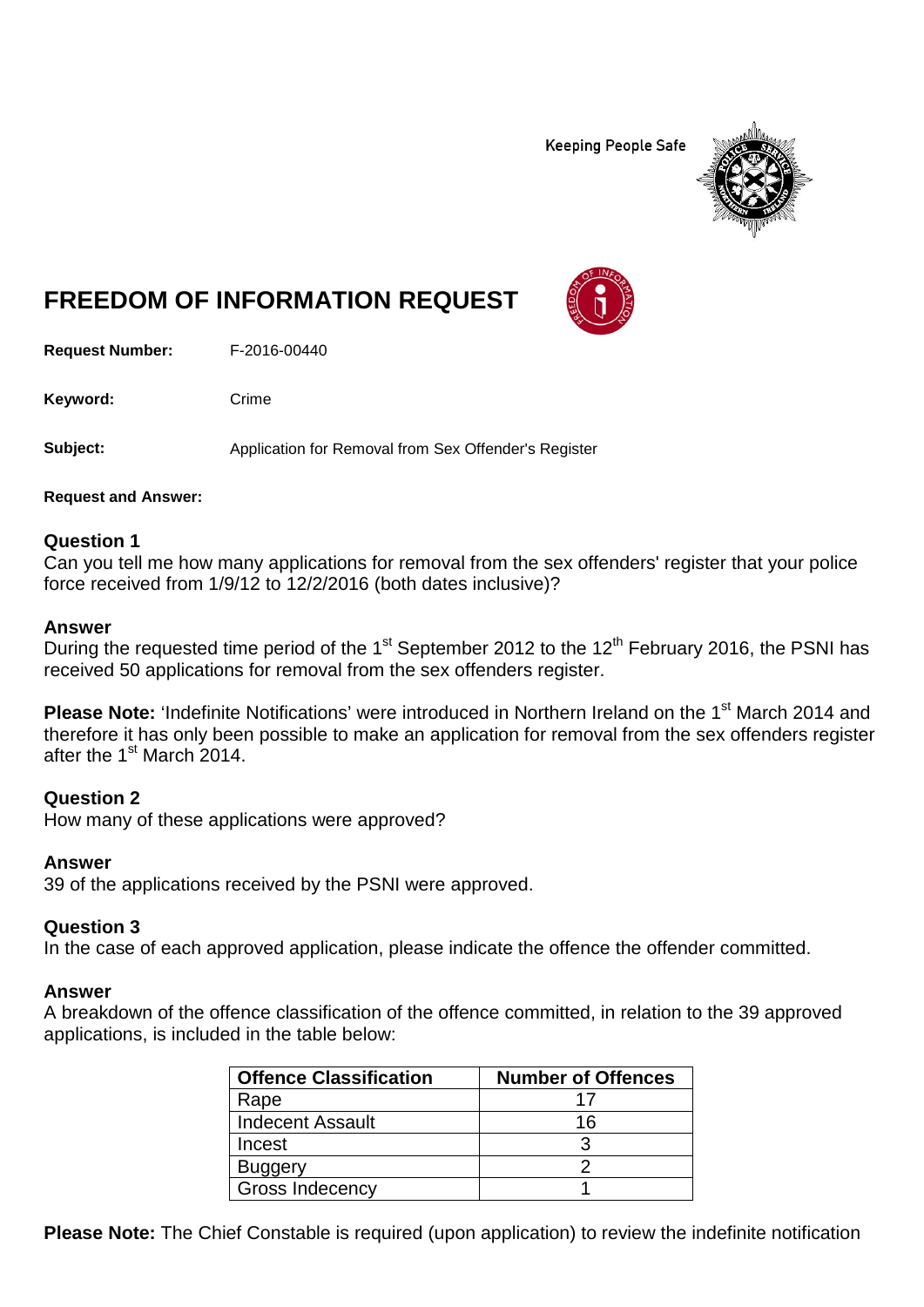requirements which apply to sex offenders under Schedule 3A of the Sexual Offences Act 2003. Paragraph 3(1) of Schedule 3A specifies the test for discharging the notification requirements and states that:

On an application under paragraph 2 the Chief Constable shall discharge notification requirements unless the Chief Constable is satisfied –

(a) that the offender poses a risk of sexual harm; and

(b) that the risk is such as to justify the notification requirements continuing in the interests of the prevention or investigation of crime or the protection of the public.

The decision making process is in line with statutory guidance provided by the Department of Justice, a copy of which can be found on their website at [www.dojni.gov.uk](http://www.dojni.gov.uk/)

#### **Question 4**

Has any offender who was removed from the sex offender's register subsequently committed a sex crime? If so, in each case please indicate a) the nature of the offences for which he/she was originally added to the register b) the nature of the offences committed after he/she was removed from the register.

#### **Answer**

Section 17(1) of the Freedom of Information Act 2000 requires the Police Service of Northern Ireland, when refusing to provide such information (because the information is exempt) to provide you the applicant with a notice which:

- (a) states that fact,
- (b) specifies the exemption in question and
- (c) states (if not otherwise apparent) why the exemption applies.

The exemption/s, as well as the factors the Department considered when deciding where the public interest lies, are listed below:

Section 31 (1) (a) (b) – Law Enforcement – Information which is not exempt information by virtue of Section 30 is exempt information if its disclosure under this Act would, or would be likely to prejudice

- (a) the prevention or detection of crime
- (b) the apprehension or prosecution of offenders

Section 31 is a prejudice based qualified exemption and this means that the public authority is required to provide the harm that could occur following disclosure of the requested information and must consider the balance of the public interest in releasing the information against the public interest in withholding it.

#### **Harm**

This question asks for information on the number of offenders who after being removed from the sex offender's register have subsequently committed a sex crime. The disclosure of such information may enable an offender to determine whether or not any information relevant to them has been reported to the PSNI and may potentially disclose whether or not they are currently under investigation by the PSNI.

## **Public Interest Test**

# Factors favouring release - Section 31

The monitoring of sex offenders is a highly emotive area and is of considerable interest to the public, the release of the requested information would be of interest to the public as it would provide an insight into the actions of these offenders after their removal from the sex offenders register.

#### Factors favouring retention - Section 31